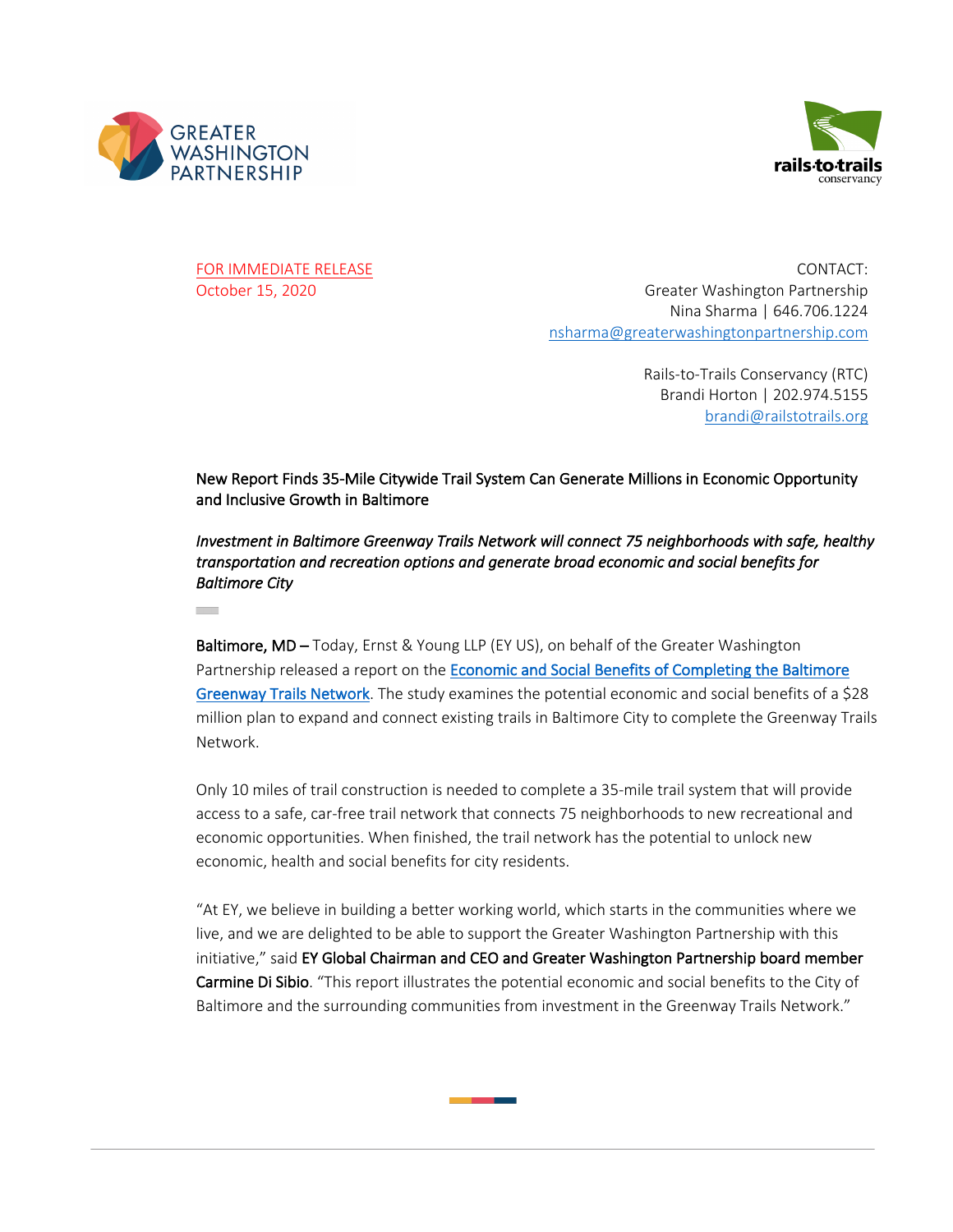



Arun Subhas, EY Baltimore Office Managing Partner, added that "investing in our infrastructure is central to vibrant communities, elevation of opportunities and attraction of new businesses to support economic growth."

"The COVID pandemic is accelerating inequities and has shown how essential equal access to active transportation infrastructure is to our collective well-being," said JB Holston, CEO of the Greater Washington Partnership. "The Greenway Trails Network is a critical, sustainable solution that will catalyze inclusive economic growth, which is the path forward toward a stronger Capital Region. The GWP is committed to completion of the trail network with our partners."

"Since the start of the pandemic, we've seen surging demand nationwide for safe, close-to-home spaces where people can be active outside—bringing into sharp focus the disparities that exist in who has access to these spaces," said Ryan Chao, President of RTC. "We have an incredible opportunity in Baltimore to create new access to a safe, interconnected trail system that will deliver powerful health, environmental, and economic benefits to thousands of people across the city. For a small fraction of the cost of a highway expansion or tunnel project, the Greenway Trails Network can place Baltimore as a national leader in creating a healthier, more sustainable, more equitable future."

Through an economic impact analysis, the report outlines the economic and social benefits that completing the trail network could generate for the City of Baltimore. Job creation, improved property values, reduced vehicle miles traveled, new business activity surrounding the trail, and reduced  $CO<sub>2</sub>$  emissions are just a few of the many benefits the trail network will deliver for Baltimore's residents and neighborhoods. Benefits highlighted in the report include:

- $\checkmark$  Gross Economic Output Generated from Trail Construction: up to \$48 million total
- $\checkmark$  Residential Property Value Increase: up to \$314 million total
- $\checkmark$  New Biking or Walking Trips: up to 6.9 million per year
- $\checkmark$  New Public Transportation Trips: up to 700,000 per year
- $\checkmark$  Decline in Vehicle Miles Traveled: up to 8.6 million per year
- $\checkmark$  Avoided Health Costs of Residents: up to \$2.4 million per year
- $\checkmark$  Local Business Activity Near Trail: up to \$113 million annual

The Greenway Trails Network would connect the incredible trails in Baltimore, including the Gwynns Falls, Herring Run, and Jones Falls trails to job and education centers, as well as other essential destinations throughout the city. The projected timeline for the Greenway Trails Network suggests that planning, design, and construction can occur within four years, allowing residents to realize the trail network's benefits far earlier than most transportation and infrastructure projects allow.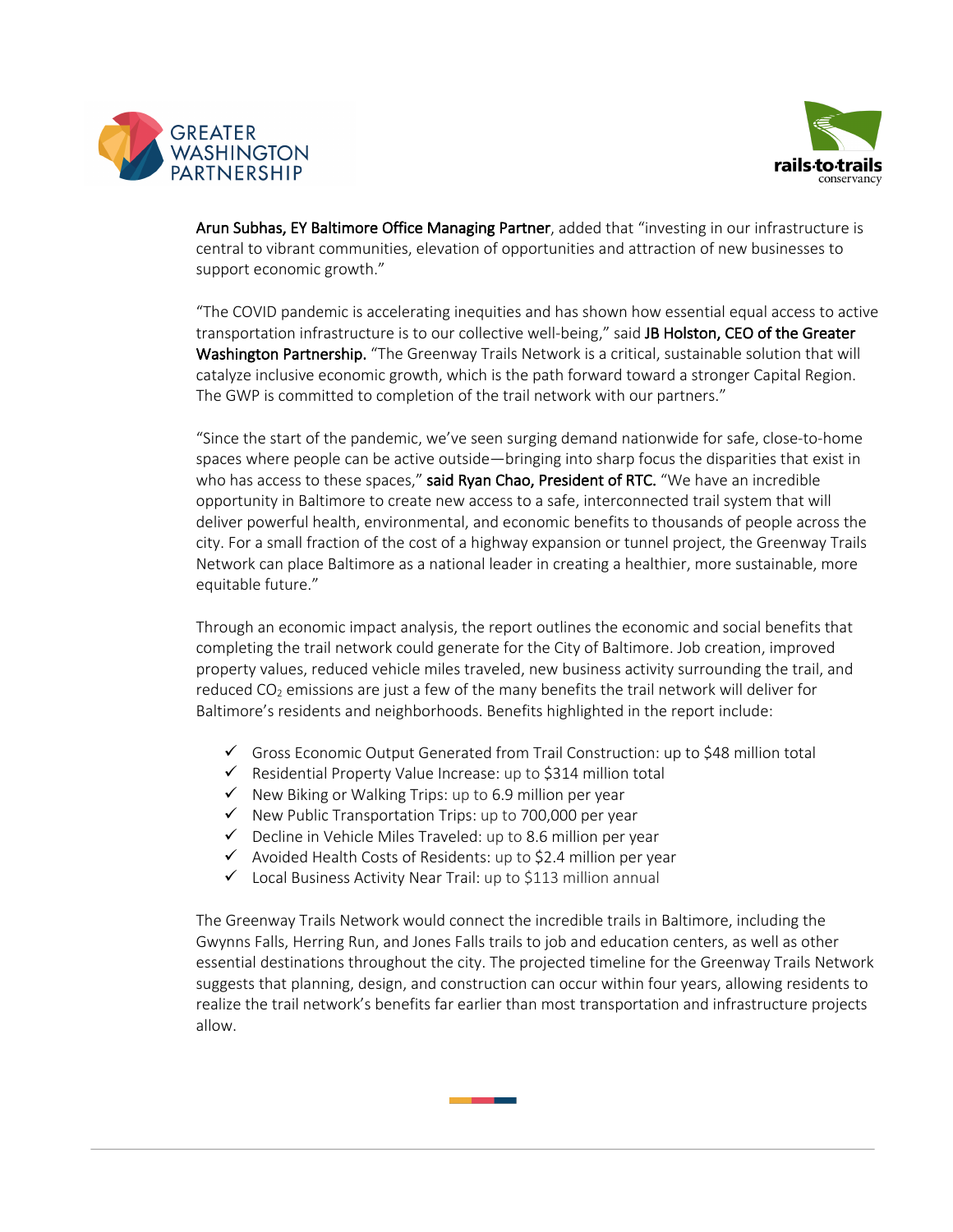



## The report has received key endorsements from elected officials across the region:

U.S. Senator Ben Cardin, Baltimore, Mayor Bernard C. "Jack" Young, Baltimore City Council President Brandon Scott, Maryland Senate President Bill Ferguson, Maryland State Delegate Maggie McIntosh, and Maryland Transportation Secretary Gregory Slater.

U.S. Senator Ben Cardin of Maryland: "Expanding and developing trails and greenways has always been a high priority of mine because of all they give back to our communities and neighborhoods," said Senator Ben Cardin. "The Baltimore Greenway Trails Network project continues to build on many years of diligent work by so many in advocating and planning for the original vision of connecting Baltimore's parks and communities with greenways. This new study adds more data supporting investment in greenways and quantifying their many benefits to communities."

Baltimore Mayor Bernard C. "Jack" Young: "Baltimore has wonderful trails and this project will link them into a comprehensive network while connecting 75 of our neighborhoods. Multiple city agencies have been working with partners such as Rails-to-Trails and Greater Washington Partnership to advance this transformational project. This project will create jobs and when it's done, help people get to jobs. It will help our residents have new beautiful places to walk, jog, and bicycle. These trails will connect to many of our businesses and institutions, our neighborhoods, and our parks. This is one of those projects that will have an instant benefit. People will be using and enjoying the Baltimore Greenway Trails Network for many generations to come. My administration and I are committed to advancing the Baltimore Greenway Trails Network and we continue to make significant progress to bring this critical project to fruition. This economic impact study provides important data supporting my decision to prioritize this project."

Baltimore City Council President Brandon Scott: "The Baltimore Greenway Trails Network will increase equitable access to public open space and essential destinations. As this study shows, it will bring substantial social, health, environmental, and economic benefits to Baltimore City communities. The work of partners like EY, the Greater Washington Partnership, and Rails-to-Trails continues to be valuable in supporting the City in this crucial effort."

Maryland Senate President Bill Ferguson: "This economic impact study shows just how valuable trails projects are to the communities along the alignment, giving families new recreation options and safe routes to schools. The Greenway will connect over more than 50 Baltimore City neighborhoods and lead to even greater trail connections throughout Central Maryland, significantly enhancing our quality of life."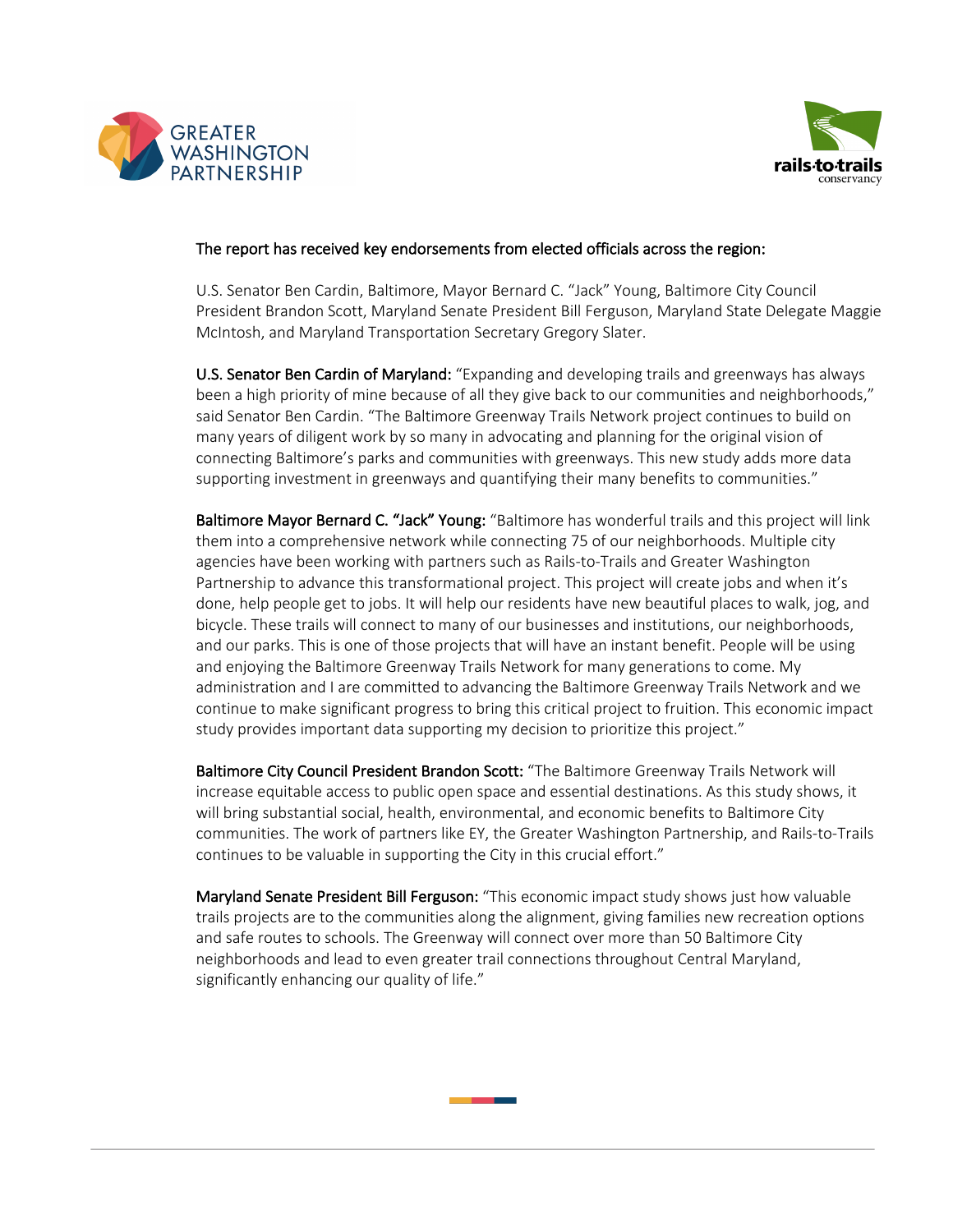



Maryland State Delegate Maggie McIntosh: "The economic impact study shows just how smart of an investment the Baltimore Greenway Trails Network is, paying for itself many times over through the economic and social benefits it will generate. COVID-19 has only underscored just how important it is for every community to have access to these amenities."

Maryland State Delegate Robbyn Lewis: "The best idea for connecting people is through trails like the Greenway that will allow people to walk, bike, and move back and forth in a way that's healthy, that enhances quality of life, and that connects them to opportunity. There are so many ways this project is important. Symbolically, it demonstrates a commitment on the part of the city and the residents to reconnect with nature, to reconnect with each other in a way that hasn't been tried before. This is a game changer for Baltimore City. It says that we're thinking of the future while being grounded in our past."

Maryland Transportation Secretary Gregory Slater: "Maryland is committed to a truly integrated transportation network that provides safe transportation options from riding transit and traveling by car to cycling and walking. The Baltimore Greenway Trails Network represents an expansion of those travel choices. The current pandemic has encouraged more people to turn to cycling and walking for transportation, recreation, and to support health and well-being. This study reiterates the economic and social benefits of investing in projects like the Greenway, particularly for Marylanders that count on walking or cycling to get work, healthcare and school."

This report was prepared by EY in cooperation with Rails to Trails Conservancy (RTC) for the Greater Washington Partnership. The Greater Washington Partnership and RTC will use the report's results to support the City of Baltimore in conducting an equitable development planning process that ensures that all existing and future residents near the trail can benefit from the Greenway Trails Network investment.

###

## About EY

EY is a global leader in assurance, tax, consulting, strategy and transaction services. The insights and quality services we deliver help build trust and confidence in the capital markets and in economies the world over. We develop outstanding leaders who team to deliver on our promises to all of our stakeholders. In so doing, we play a critical role in building a better working world for our people, for our clients and for our communities.

## About the Greater Washington Partnership

The Greater Washington Partnership is a first-of-its-kind civic alliance of leading employers and entrepreneurs in the region, drawing from the leading employers and entrepreneurs committed to making the Capital Region—from Baltimore to Richmond—one of the world's best places to live, work, and build a business. Working in collaboration with leaders across our communities, the Partnership connects and leverages the region's extraordinary assets to advance inclusive,